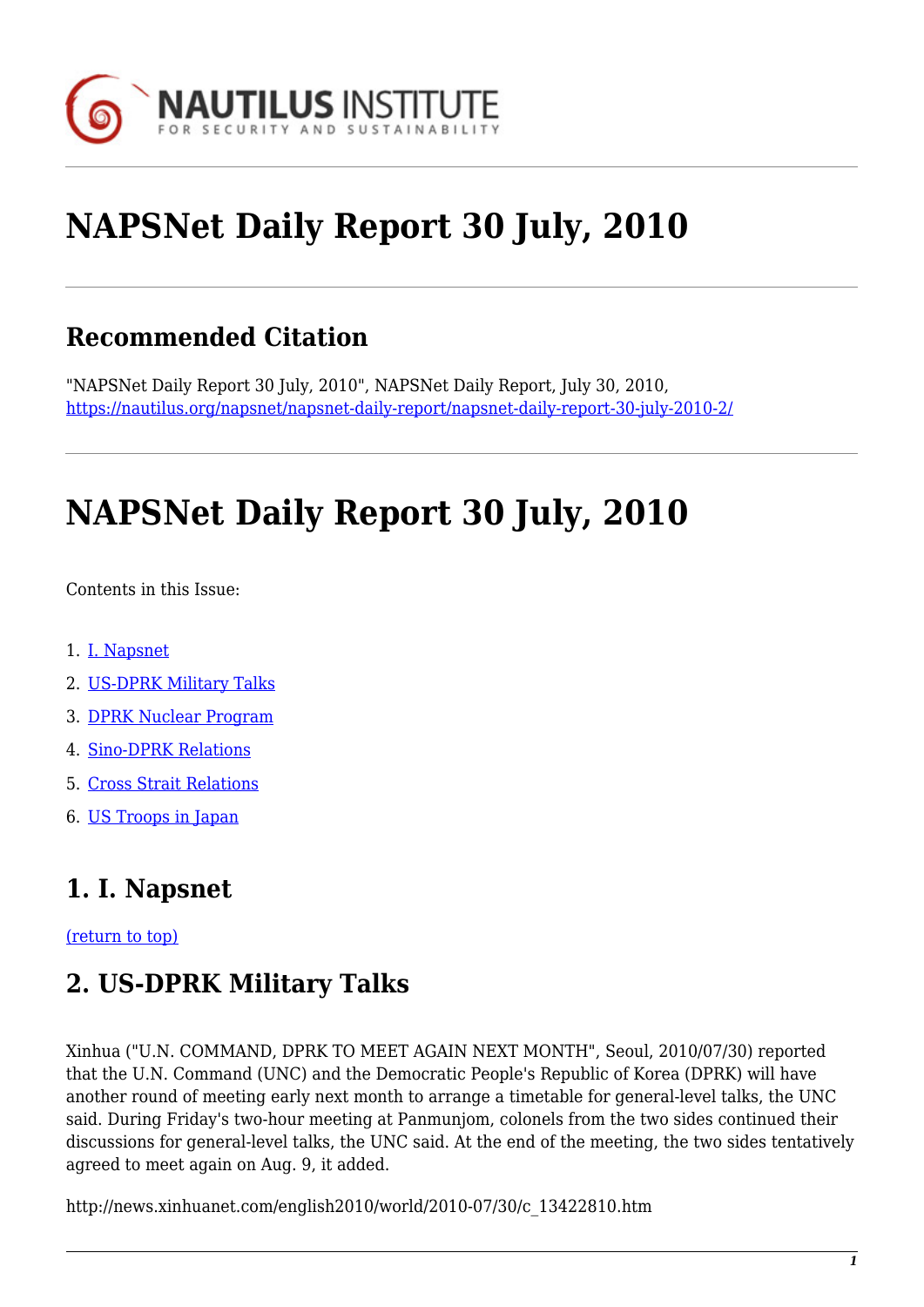### <span id="page-1-0"></span>**3. DPRK Nuclear Program**

Chosun Ilbo ("REPORT CASTS DOUBT ON N.KOREA'S ABILITY TO DEPLOY NUKES", Chosun Ilbo, 2010/07/30) reported that the DPRK has not demonstrated that it is able to use its nuclear weapons, despite two underground tests in 2006 and 2009, according to the Bulletin of the Atomic Scientists "World Nuclear Stockpile Report" published Wednesday. It said the DPRK has conducted the two tests and produced enough plutonium to make eight to 12 nuclear bombs, but U.S. intelligence agencies believe the DPRK has no missiles capable of carrying nuclear warheads.

http://english.chosun.com/site/data/html\_dir/2010/07/30/2010073000795.html

#### <span id="page-1-1"></span>[\(return to top\)](#page-0-2)

### **4. Sino-DPRK Relations**

Xinhua ("SENIOR CHINESE DIPLOMAT REAFFIRMS FRIENDSHIP WITH DPRK", Pyongyang, 2010/07/30) reported that PRC Assistant Foreign Minister Hu Zhengyue said Friday the PRC is committed to consolidating ties with the Democratic People's Republic of Korea (DPRK). In a meeting with Yang Hyong Sop, vice president of the Presidium of the DPRK Supreme People's Assembly, Hu said Chinese leaders attache great importance to the bilateral relationship.

http://news.xinhuanet.com/english2010/china/2010-07/30/c\_13422574.htm

#### <span id="page-1-2"></span>[\(return to top\)](#page-0-2)

### **5. Cross Strait Relations**

Taiwan Economic News (Judy Li, "TAIWAN'S MARKET DEPENDENCE ON CHINA MAY RISE TO 50% IN 10 YEARS", Taipei, 2010/07/30) reported that a recent report in an economics monthly published by the Bank of China (BOC) Hong Kong predicts the proportion of Taiwan`s exports to the PRC might increase to 50% of the total exports from the current 40% in 10 years, starting from the signing of the economic cooperation framework agreement (ECFA) in June. The statistics released by Taiwan`s Ministry of Finance (MOF) show Taiwan`s exports to the PRC (including Hong Kong) totaled US\$56.75 billion in the first six months, the highest of its kind ever, accounting for 43% of Taiwan`s total exports for a sharp annual growth of 61.9%.

http://news.cens.com/cens/html/en/news/news\_inner\_33098.html